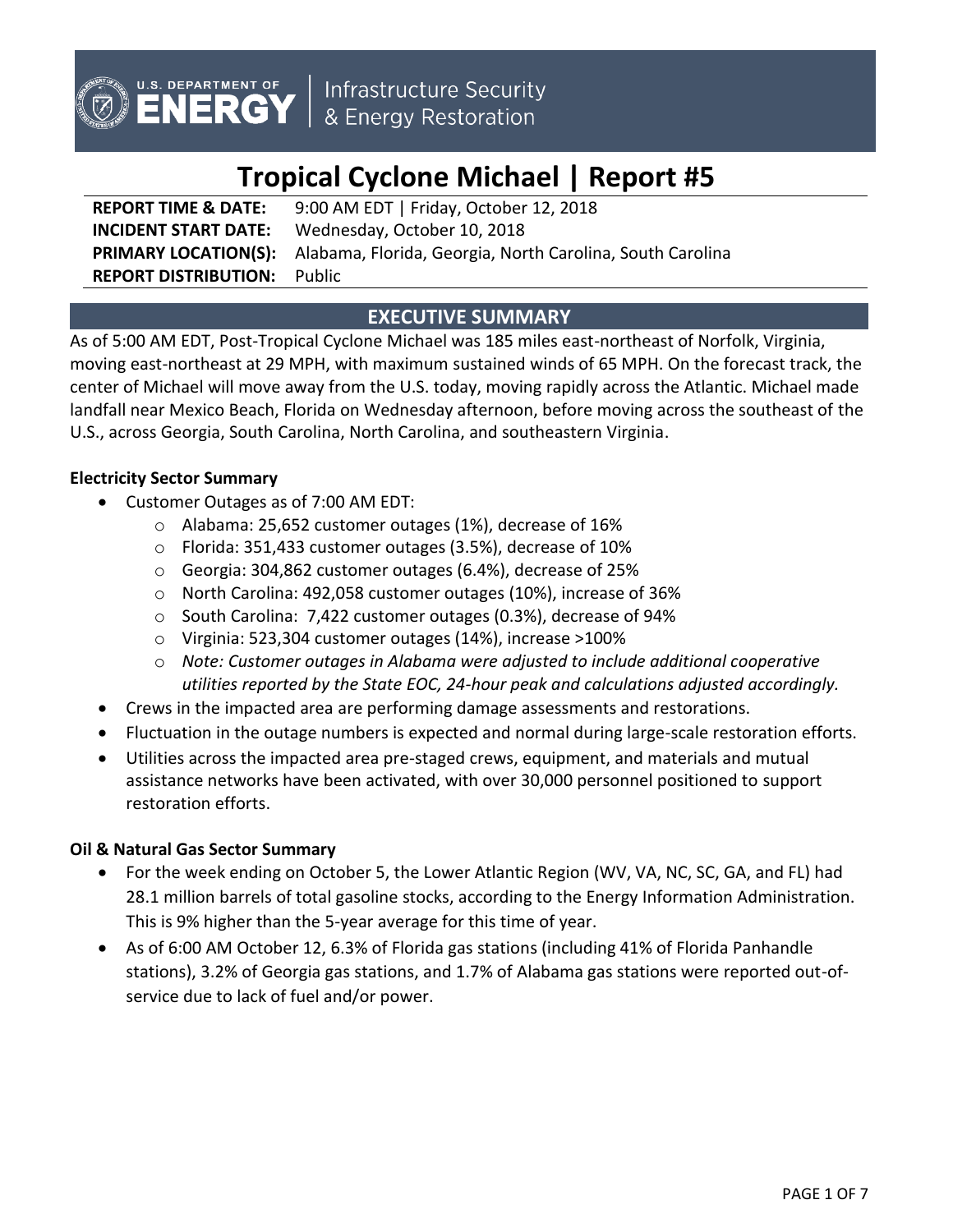## **ELECTRICITY SECTOR**

#### **POWER OUTAGES**



| ELECTRICITY OUTAGES AS OF 7:00 AM EDT 10/12/2018 |                          |                                   |                         |  |  |
|--------------------------------------------------|--------------------------|-----------------------------------|-------------------------|--|--|
| <b>Impacted State</b>                            | <b>Current</b>           | <b>Percent of Total Customers</b> | <b>24-Hour Peak</b>     |  |  |
|                                                  | <b>Customers Outages</b> | in State without Power            | <b>Customer Outages</b> |  |  |
| Alabama                                          | 25,652                   | 1.01%                             | 58,587                  |  |  |
| Florida                                          | 351,433                  | 3.46%                             | 400,666                 |  |  |
| Georgia**                                        | 304,862                  | 6.44%                             | 470,410                 |  |  |
| North Carolina                                   | 492,058                  | 9.94%                             | 587,818                 |  |  |
| South Carolina                                   | 7,422                    | 0.29%                             | 128,493                 |  |  |
| Virginia                                         | 523,304                  | 13.92%                            | 572,666                 |  |  |
| <b>Total</b>                                     | 1,704,731                | -                                 | ÷.                      |  |  |

*\*There is no sum of the Peak Customer Outage column because peaks for individual utilities occur at different times; a total would not reflect peak outages.*

*\*\*Outage number reported by Georgia EOC includes additional outages from Cooperative Utilities not included in original reporting. The 24-hour peak has been adjusted accordingly.* 

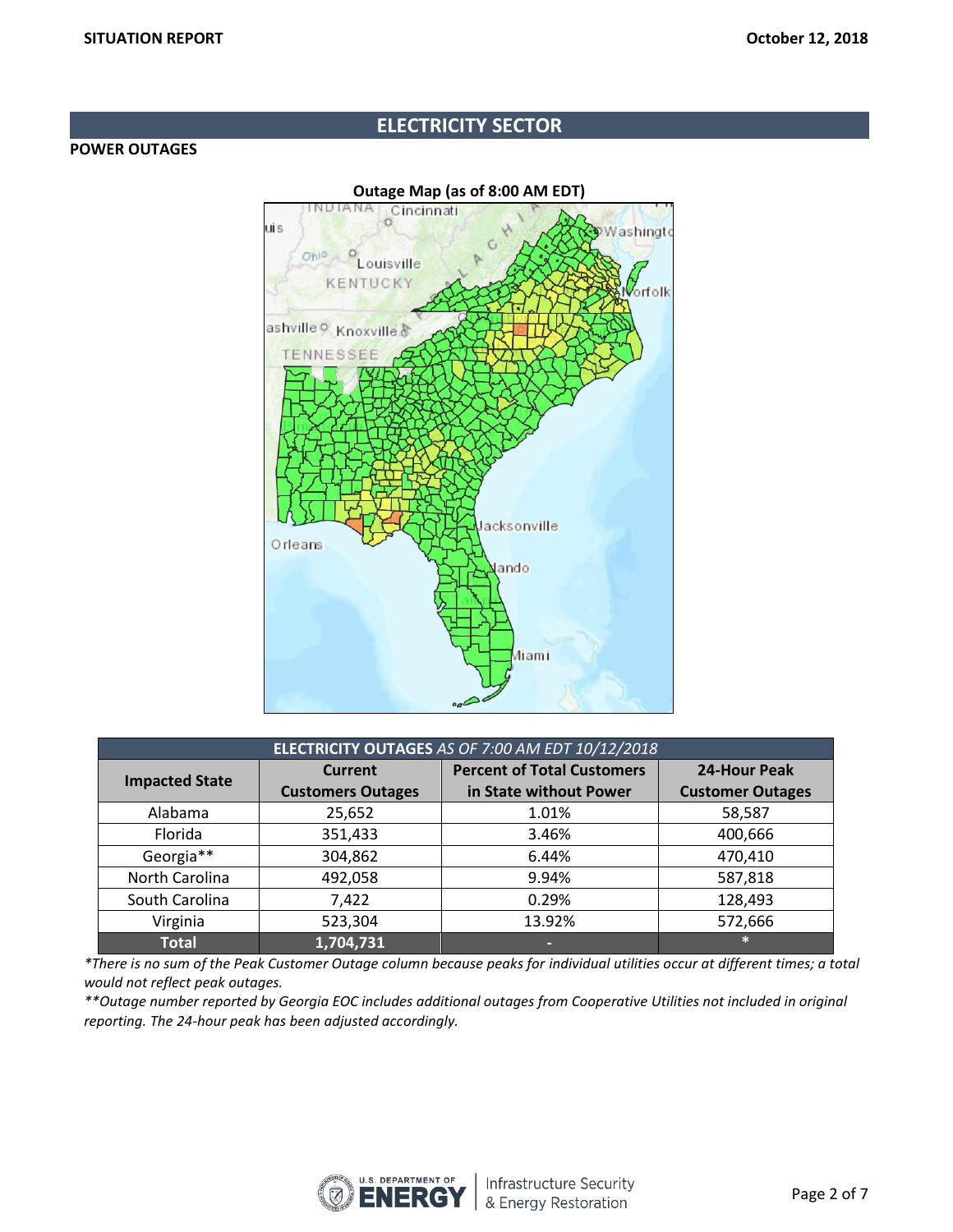#### **ELECTRICITY IMPACTS & RESTORATION EFFORTS**

- Crews in the impacted area, where the storm has passed, have begun to perform damage assessments and restorations as the weather conditions permit. Estimate restoration timelines will begin to be developed once damage assessments are complete.
- Impacted and potentially impacted utilities have mobilized over 30,000 personnel, including utility crews, contractors, and mutual assistance workers from at least 24 states to restore power.
- Duke Energy reports nearly 6,000 workers including power line technicians, damage assessors and tree specialists are ready to respond to the storm's impact in the Carolinas.
- Fluctuation in the outage numbers is expected and normal during large-scale restoration efforts.
- Restoration efforts and damage assessments will be limited until the storm has passed and weather conditions permit. Crews are unable to operate in heavily flooded areas and when wind speeds are greater than 30 MPH.
- Utilities have prepositioned crews, materials, and equipment to begin restorations as conditions permit.
- Mutual aid networks have been activated and crews from utilities across the country are supporting the restoration efforts.

#### *Alabama*

| <b>25,652</b> Customer Outages | $\downarrow$ 16% since Oct 11, 3:00 PM EDT | 58,587 24-hr Peak Outages |
|--------------------------------|--------------------------------------------|---------------------------|
|--------------------------------|--------------------------------------------|---------------------------|

#### **Significantly Impacted Utilities**

- o Wiregrass Electric Coop: 13,206 Customer Outages
- o Alabama Power: 12,393 Customer Outages

#### *Florida*

| 351,433 Customer Outages                | $\downarrow$ 10% since Oct 11, 3:00 PM EDT | 400,666 24-hr Peak Outages |  |
|-----------------------------------------|--------------------------------------------|----------------------------|--|
| <b>Significantly Impacted Utilities</b> |                                            |                            |  |

- o Gulf Power (Southern Company): 113,640 Customer Outages
- o Tallahassee Electric: 89,537 Customer Outages
- o Talquin Electric Coop: 47,061 Customer Outages
- o Duke Energy Florida: 31,129 Customer Outages

#### *Georgia*

| 304,862 Customer Outages | $\downarrow$ 35% since Oct 11, 3:00 PM EDT | 470,410 24-hr Peak Outages |  |
|--------------------------|--------------------------------------------|----------------------------|--|
|                          |                                            |                            |  |

#### **Significantly Impacted Utilities**

- o Georgia Power: 81,645 Customer Outages
- o Mitchell EMC: 24,264 Customer Outages
- o Grady EMC: 16,287 Customer Outages
- o Sumter EMC: 11,363 Customer Outages

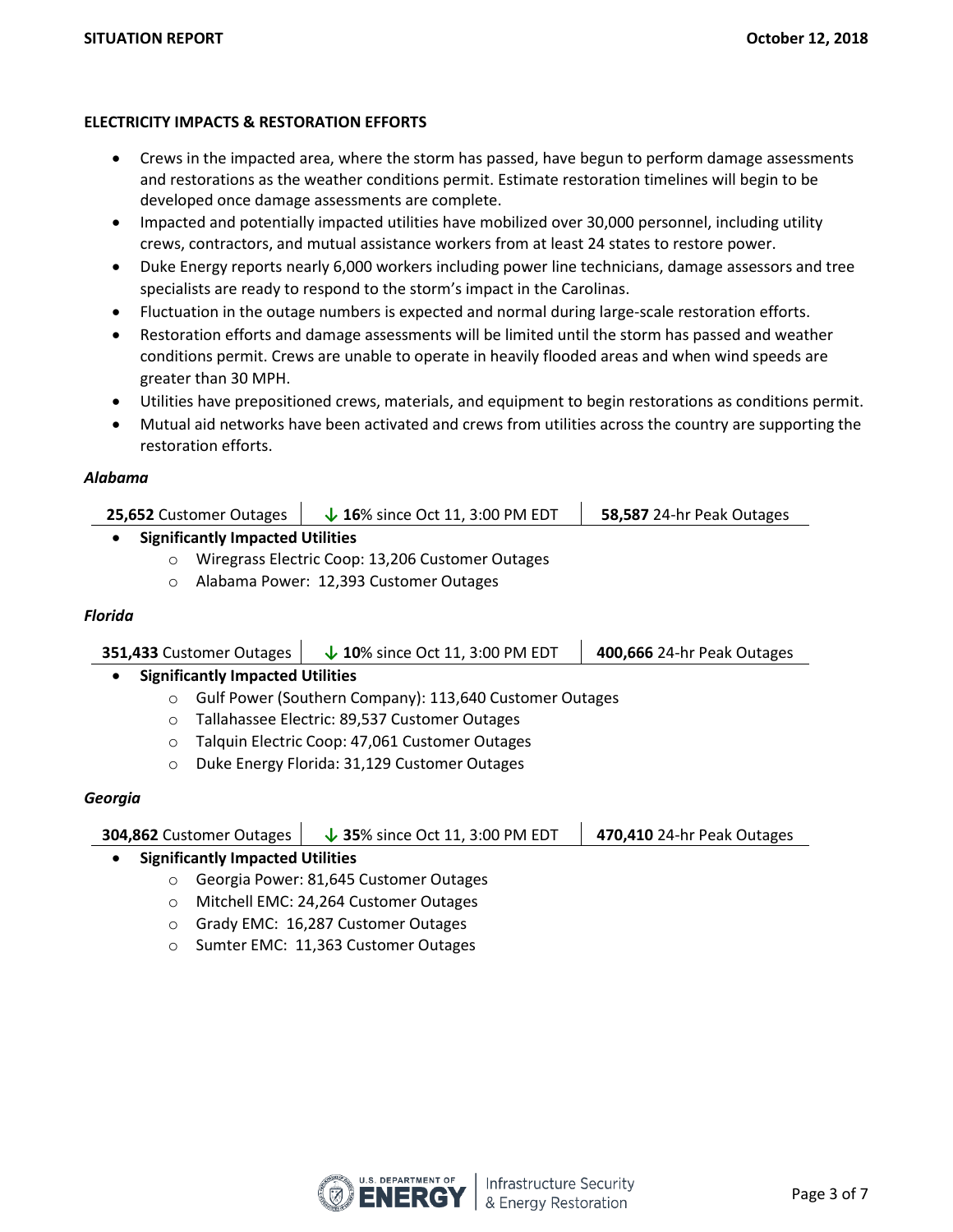#### *North Carolina*

| 492,058 Customer Outages |                                         | ↑ 36% since Oct 11, 3:00 PM EDT       | 587,818 24-hr Peak Outages |
|--------------------------|-----------------------------------------|---------------------------------------|----------------------------|
| $\bullet$                | <b>Significantly Impacted Utilities</b> |                                       |                            |
| $\circ$                  |                                         | Duke Energy: 425,682 Customer Outages |                            |
| $\circ$                  | Piedmont EMC: 22,509 Customer Outages   |                                       |                            |
| $\circ$                  | Energy United: 19,939 Customer Outages  |                                       |                            |
| $\circ$                  | Dominion Power: 7,970 Customer Outages  |                                       |                            |
| <b>South Carolina</b>    |                                         |                                       |                            |

| 7,422 Customer Outages | $\downarrow$ 94% since Oct 11, 3:00 PM EDT | $128,493$ 24-hr Peak Outages |
|------------------------|--------------------------------------------|------------------------------|
|                        |                                            |                              |

### **Significantly Impacted Utilities**

o Duke Energy: 5,459 Customer Outages

#### *Virginia*

|                                         | 523,304 Customer Outages $\vert \phi \rangle$ = 100% since Oct 11, 3:00 PM EDT $\vert$ 572,666 24-hr Peak Outages |  |
|-----------------------------------------|-------------------------------------------------------------------------------------------------------------------|--|
| <b>Significantly Impacted Utilities</b> |                                                                                                                   |  |

- o Dominion Power: 445,171 Customer Outages
- o VA Electric Cooperatives: 55,824 Customer Outages
- o Appalachian Power: 23,038 Customer Outages

#### **BACKGROUND AND PREPARATIONS**

 The affected area is served by several utilities, including investor owned utilities, municipal utilities, and cooperative utilities. The three associations that represent these unities and manage the mutual assistance networks, Edition Electric Institute (EEI), American Public Power Association (APPA), and the National Rural Electric Cooperative Association (NRECA), have been in regular contact with DOE, the potentially affected entities, and their mutual assistance networks.

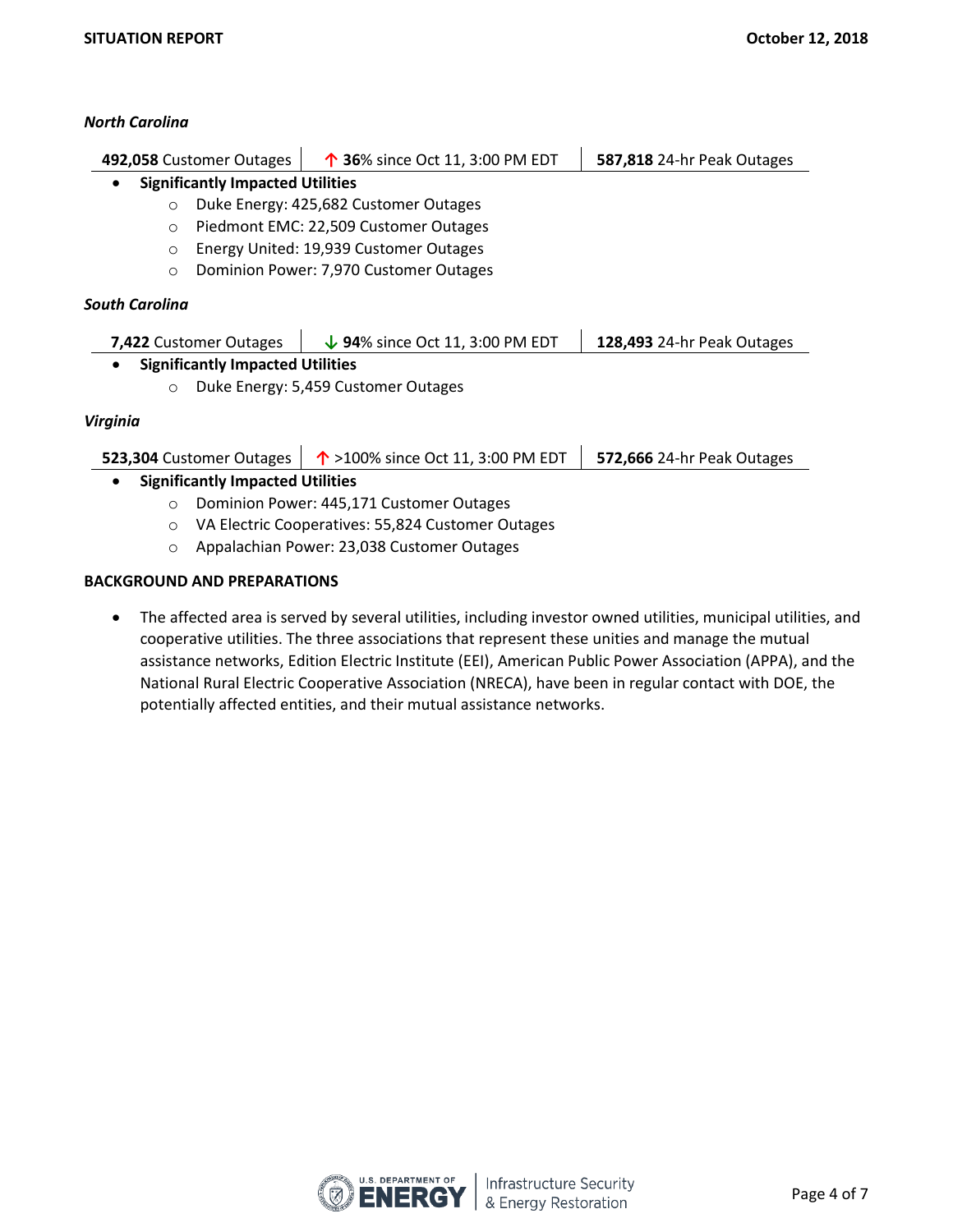## **OIL & NATURAL GAS SECTOR**

#### **OIL AND NATURAL GAS SECTOR OVERVIEW**

The map below highlights the petroleum fuels supply chain in the area threatened by Hurricane Michael.



#### **OFFSHORE PRODUCTION AND OIL & GAS PLATFORMS**

 As of 12:30 PM EDT, October 11, 680,107 b/d (40.0%) of the oil production and 744 MMcf/d (29.1%) of the natural gas production in the federally administered areas of the U.S. Gulf of Mexico are shut-in, according to estimates by the Bureau of Safety and Environmental Enforcement (BSEE).

| <b>U.S. Gulf of Mexico Oil &amp; Gas Production Status</b><br>as of 12:30 PM EDT 10/11/2018 |                           |                             |  |  |  |
|---------------------------------------------------------------------------------------------|---------------------------|-----------------------------|--|--|--|
| Shut-In<br><b>Production</b><br><b>Pre-Event</b><br>(10/11)                                 |                           |                             |  |  |  |
| Crude Oil (b/d)                                                                             | 1,700,000                 | 680,107                     |  |  |  |
| Natural Gas (MMcf/d)                                                                        | 2,560                     | 744                         |  |  |  |
| <b>Infrastructure</b>                                                                       | <b>Pre-Event</b><br>Count | <b>Evacuated</b><br>(10/11) |  |  |  |
| <b>Manned Platforms</b>                                                                     | 687                       | 59                          |  |  |  |
| Rigs                                                                                        | 37                        | $\mathcal{P}$               |  |  |  |

Source: BSEE

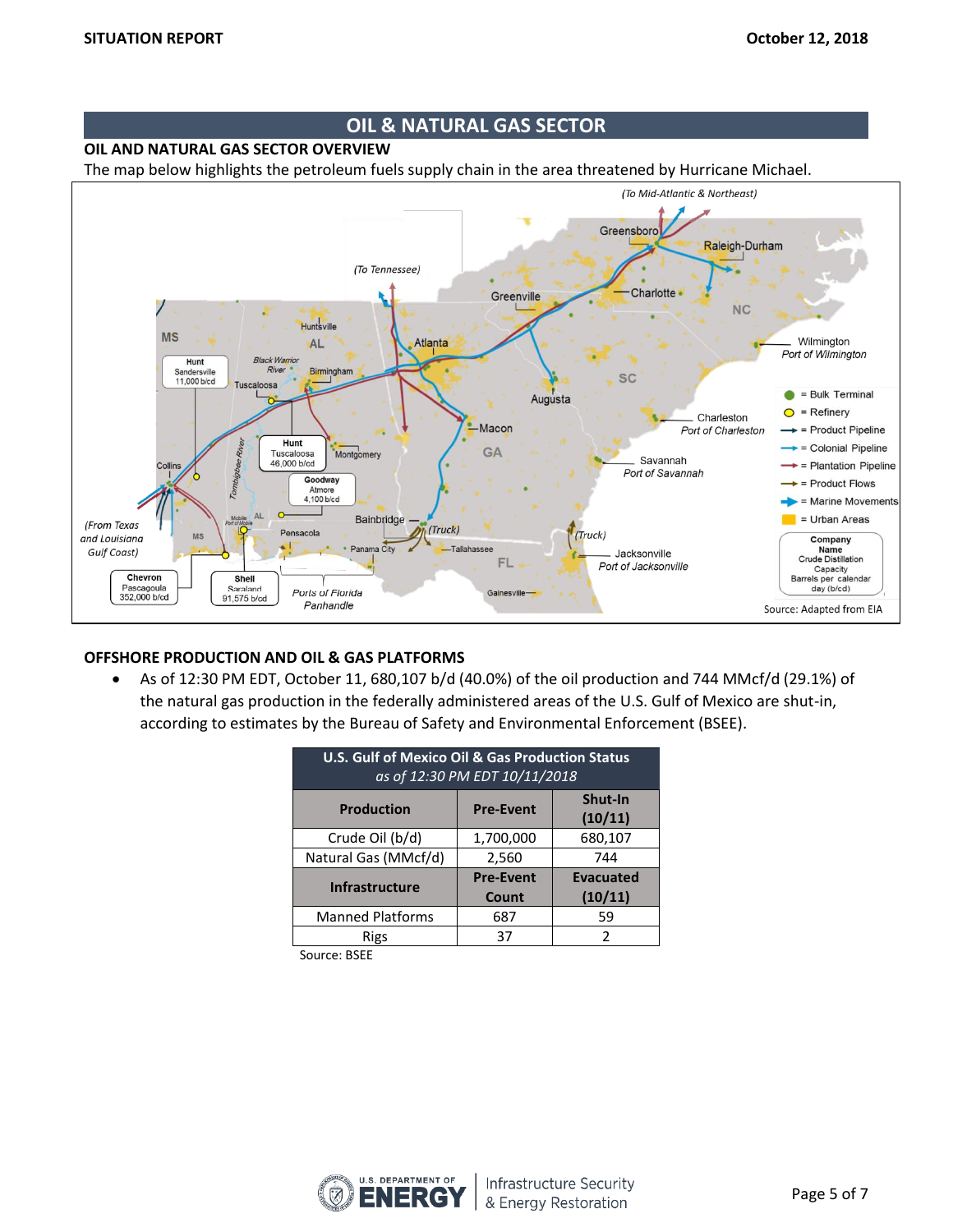#### **PORTS**

- The Louisiana Offshore Oil Port (LOOP), the largest privately-owned crude terminal in the United States, said it resumed normal operations at its Marine Terminal on Oct. 11 after operations were suspended ahead of Hurricane Michael.
- The U.S. Coast Guard has set the following conditions for Gulf Coast and Southeast ports as a result of Hurricane Michael.

| Status of Southeast Ports as of 7:30 AM EDT 10/12/2018 |                                                             |                                              |                      |                    |                          |                          |        |
|--------------------------------------------------------|-------------------------------------------------------------|----------------------------------------------|----------------------|--------------------|--------------------------|--------------------------|--------|
|                                                        | <b>Port</b>                                                 | <b>Status</b>                                |                      | 2016 Volumes (b/d) |                          |                          |        |
| <b>Port Sector</b>                                     |                                                             |                                              | Date<br><b>Stamp</b> | Products*          |                          | <b>Crude Oil</b>         |        |
|                                                        |                                                             |                                              |                      | <u>In</u>          | Out                      | $\ln$                    | Out    |
|                                                        | Mobile, AL                                                  | Open.                                        | 10/10                | 4,000              | 136,000                  | 210,000                  | 12,000 |
| <b>Mobile</b>                                          | Pascagoula, MS                                              | Open.                                        | 10/10                | 13,000             | 114,000                  | 156,000                  | 2,000  |
|                                                        | Panama City, FL                                             | Closed. Port Status Zulu.                    | 10/09                | 7,697              | $\overline{\phantom{a}}$ | $\overline{\phantom{a}}$ |        |
|                                                        | Pensacola, FL                                               | Open.                                        | 10/11                | 10,273             |                          | $\overline{\phantom{a}}$ |        |
| Jacksonville                                           | Jacksonville, FL                                            | Open.                                        | 10/11                | 86,000             | 1,000                    | $\overline{\phantom{a}}$ |        |
| <b>Savannah</b>                                        | Savannah, GA                                                | Open.                                        | 10/11                | 15,000             | 1,000                    |                          |        |
| <b>Charleston</b>                                      | Charleston, SC                                              | Open.                                        | 10/11                | 22,000             |                          | $\overline{\phantom{a}}$ |        |
| <b>North</b>                                           |                                                             |                                              |                      |                    |                          |                          |        |
| <b>Carolina</b>                                        | Wilmington, NC                                              | Closed. Port Status Zulu.                    | 10/10                | 6,000              |                          |                          |        |
|                                                        | Open with restrictions. Port Status modified<br>Norfolk, VA |                                              | 10/11                | 7,000              | 9,000                    |                          |        |
| Hampton                                                |                                                             | Zulu.                                        |                      |                    |                          |                          |        |
| <b>Roads</b>                                           | Newport News,                                               | Open with restrictions. Port Status modified | 10/11                | 3,000              |                          |                          |        |
|                                                        | VA                                                          | Zulu.                                        |                      |                    |                          |                          |        |

\*Transportation fuels (gasoline, distillate, jet fuel) volumes only.

Source: U.S. Coast Guard [Homeport](https://homeport.uscg.mil/port-directory/honolulu), U.S. Army Corp of Engineers, EIA Company Level Imports, American Maritime Partnership

#### **FUEL STOCKS**

- For the week ending on October 5, the Lower Atlantic Region (WV, VA, NC, SC, GA, and FL) had 28.1 million barrels of total gasoline stocks, according to the Energy Information Administration (EIA). This is 9% higher than the 5-year average for this time of year.
- For the week ending on October 5, the Lower Atlantic Region had 12.6 million barrels of total distillate stocks, according to EIA. This is equivalent to the 5-year average for this time of year.
- Florida Department of Emergency Management (FDEM) is monitoring statewide fuel stocks and retail fuel supplies; no reported supply shortages, distribution issues, or retail fuel shortage reported as of October 9.

#### **RETAIL FUEL STATIONS**

 As of 6:00 AM October 12, 6.3% of Florida gas stations (including 41% of Florida Panhandle stations), 3.2% of Georgia gas stations, and 1.7% of Alabama gas stations were reported out-of-service due to lack of fuel, lack of power, or both, according to GasBuddy.com.